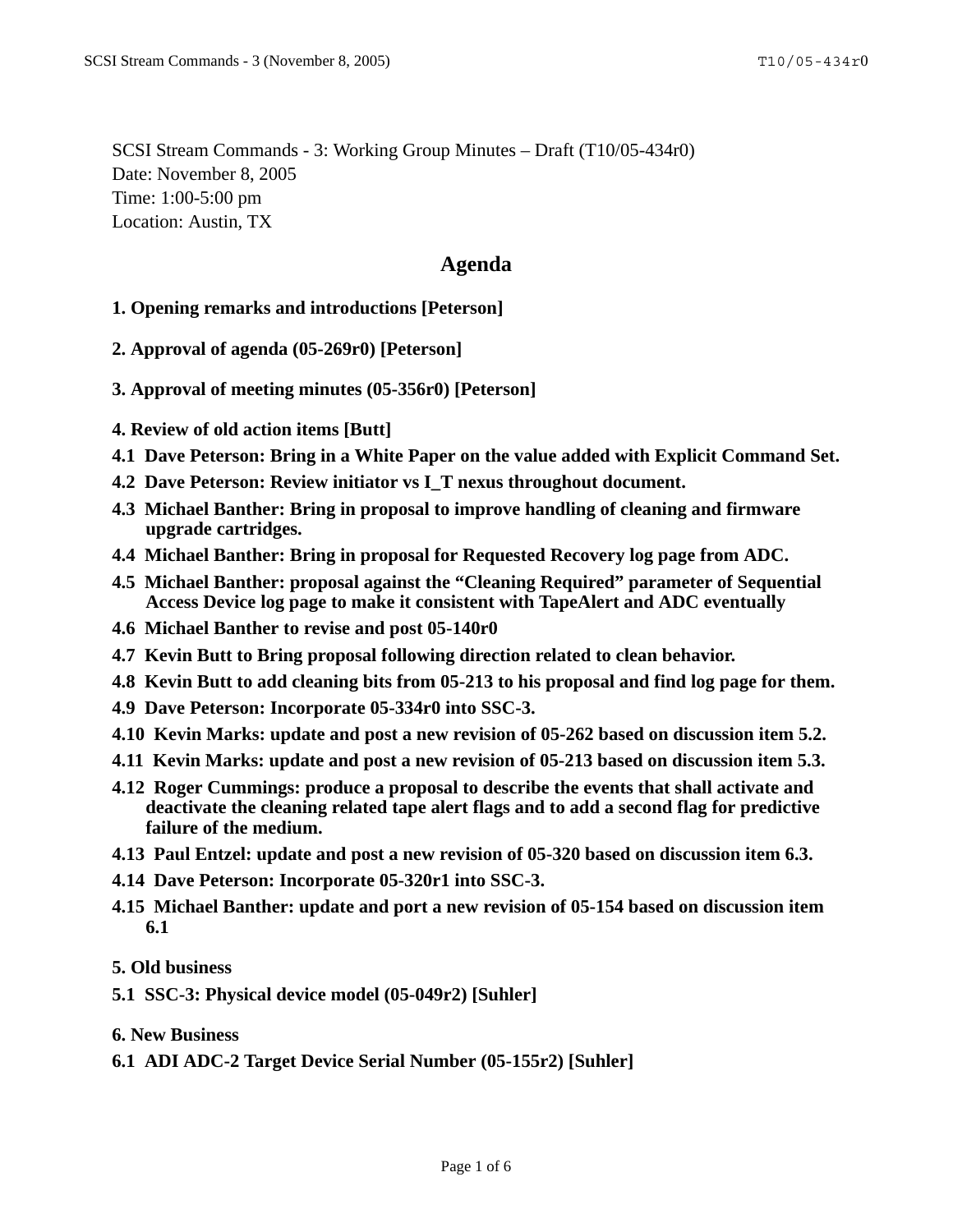- **6.2 SSC-3 TapeAlert Enhancements (05-154r2) [Banther]**
- **6.3 SSC-3: Device Statistics log page for SSC-3 and Tape Diagnostic Data log page (05- 213r2) [Marks]**
- **6.4 SSC-3: Standardize processing of ERASE command with LONG=0 (05-320r1) [Entzel]**
- **6.5 SPC-4/SSC-3: ASC/ASCQ for Medium Thread Failure (05-262r2) [Marks]**
- **6.6 SSC-3 Reinstate definition of Transfer Length field for WRITE FILEMARKS (05- 334r0) [Banther]**
- **6.7 Feedback on Tape Alert (& specifically 05-154r1) (05-339r0) [Cummings]**
- **6.8 SSC-3: Vendor Feedback (05-351r1) [Peterson]**
- **6.9 SSC-3 Add WORM VERSION field to Sequential Access Device Capabilities VPD page (05-391r0) [Banther]**
- **6.10 SMC-3, SPC-4, SBC-3, and SSC-3: Remove Attached Media Changer model (05- 317r2) [Entzel]**
- **6.11 SSC: Configurable EW (05-423r0) [Butt]**
- **6.12 Working List for ISV feedback (SMC/SSC/ADC/SPC) (05-315r2) [Butt]**
- **7. Adjornment**
- **8. Review of new action items**
- **9. Adjournment**

#### **Attendance**

SSC-3 Working Group Attendance Report - July 2005 Name S S Organization

| Mr. Noud Snelder         | V         | <b>BDT</b>                |
|--------------------------|-----------|---------------------------|
| Mr. Jeff Han             | V         | Dell                      |
| Ms. Bianca Tudosa        | V         | Dell                      |
| Mr. steven chin          | V         | Dell Inc.                 |
| Mr. Gary Lestage         | V         | Dell, inc.                |
| Mr. Kevin Marks          | Ρ         | Dell, Inc.                |
| Mr. Ralph O. Weber       | Ρ         | ENDL Texas                |
| Mr. Curtis Ballard       | $V_{\rm}$ | Hewlett Packard           |
| Mr. Michael Banther      | V         | Hewlett Packard Co.       |
| Mr. Chris Martin         | V         | Hewlett Packard Co.       |
| Mr. Christopher Williams | V         | Hewlett Packard Co.       |
| Mr. Kevin Butt           | A         | IBM Corp.                 |
| Mr. David Peterson       |           | AV MCDATA                 |
| Mr. Paul Entzel          | Ρ         | Ouantum Corp.             |
| Mr. Erich Oetting        |           | A# Sun Microsystems, Inc. |
| Mr. Greg Wheeless        | A         | Symantec                  |
|                          |           |                           |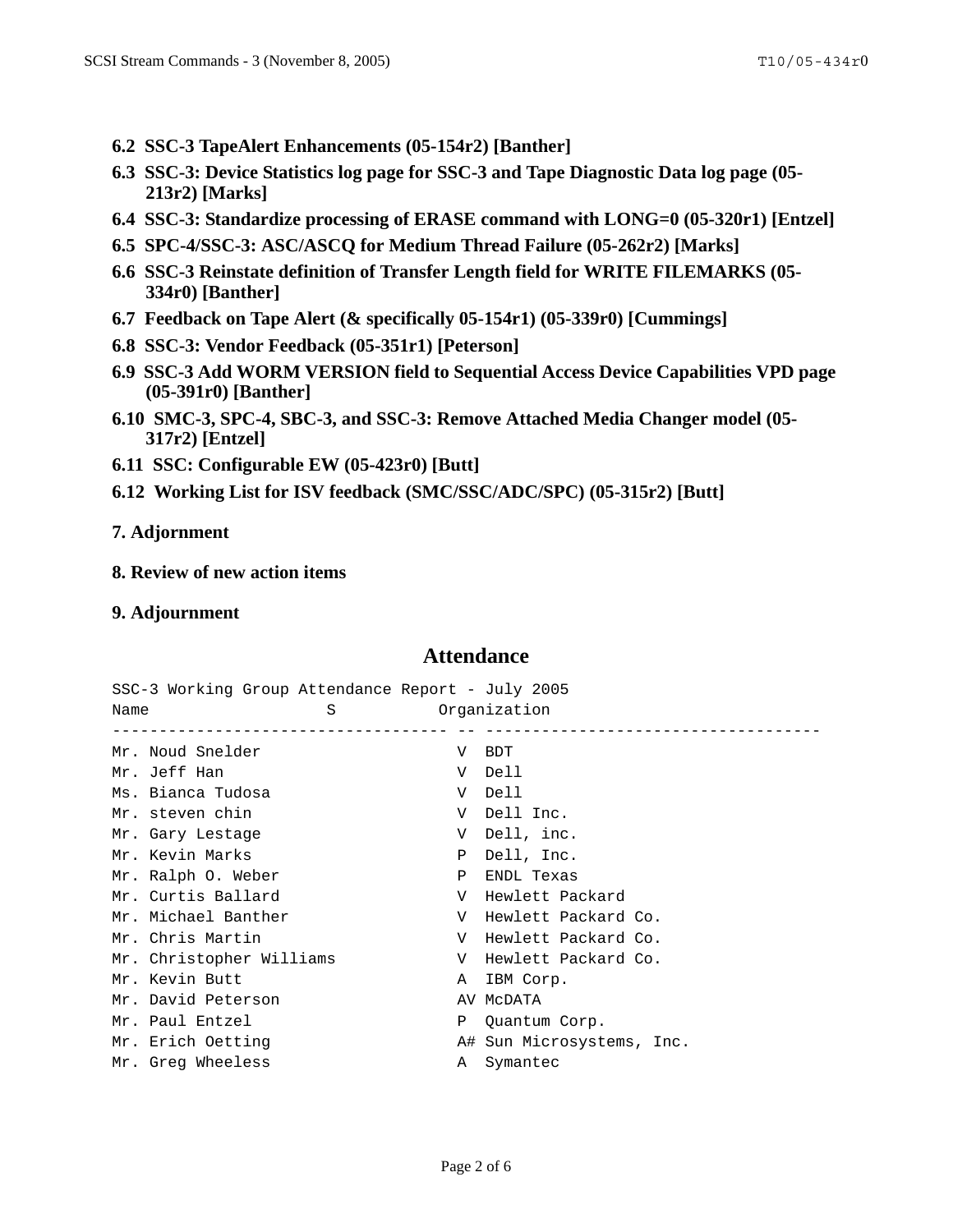```
Status Key: P - Principal
A,A# - Alternate
 AV - Advisory Member
 L - Liaison
 V - Visitor
```
# **Results of Meeting**

#### **1. Opening remarks and introductions [Peterson]**

#### **2. Approval of agenda (05-429r0) [Peterson]**

Dave Peterson made motion to approve agenda as modified. Michael Banthar seconded. Voting was unanimous.

#### **3. Approval of meeting minutes (05-356r0;05-424r0) [Peterson]**

Dave Peterson made a motion to approve the minutes. Greg Wheeless seconded. Voting was unanimous.

#### **4. Review of old action items [Entzel]**

## **4.1 Dave Peterson: Bring in a White Paper on the value added with Explicit Command Set.**

carryover

## **4.2 Dave Peterson: Review initiator vs I\_T nexus throughout document.**

carryover

**4.3 Michael Banther: Bring in proposal to improve handling of cleaning and firmware upgrade cartridges.**

carryover

**4.4 Michael Banther: Bring in proposal for Requested Recovery log page from ADC.**

carryover

**4.5 Michael Banther: proposal against the "Cleaning Required" parameter of Sequential Access Device log page to make it consistent with TapeAlert and ADC eventually**

carryover

**4.6 Michael Banther to revise and post 05-140r0**

carryover

**4.7 Kevin Butt to Bring proposal following direction related to clean behavior.**

carryover

#### **4.8 Kevin Butt to add cleaning bits from 05-213 to his proposal and find log page for them.**

carryover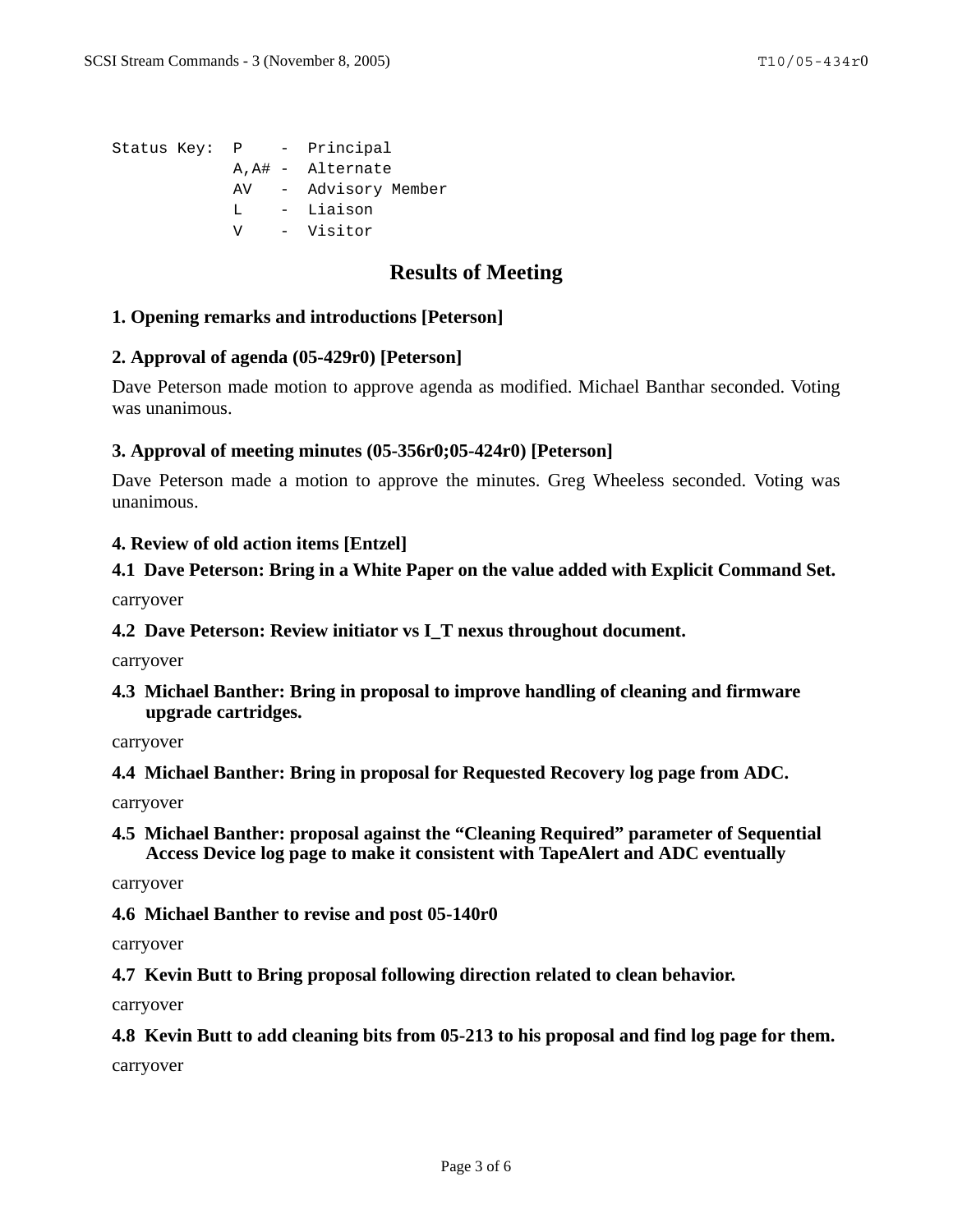## **4.9 Dave Peterson: Incorporate 05-334r0 into SSC-3.**

closed

**4.10 Kevin Marks: update and post a new revision of 05-262 based on discussion item 5.2.** closed

**4.11 Kevin Marks: update and post a new revision of 05-213 based on discussion item 5.3.**

closed

**4.12 Roger Cummings: produce a proposal to describe the events that shall activate and deactivate the cleaning related tape alert flags and to add a second flag for predictive failure of the medium.**

carryover

**4.13 Paul Entzel: update and post a new revision of 05-320 based on discussion item 6.3.**

closed

**4.14 Dave Peterson: Incorporate 05-320r1 into SSC-3.**

closed.

**4.15 Michael Banther: update and post a new revision of 05-154r2 based on discussion item 6.1**

closed. 05-154r3

## **5. Old business**

## **5.1 SSC-3: Physical device model (05-049r2) [Suhler]**

defer

## **5.2 SPC-4/SSC-3: ASC/ASCQ for Medium Thread Failure (05-262r2) [Marks]**

Discussion surrounded the definitions of thread and unthread. Deleted the definitions of mount/ de-mount/load/unload/mounted. Paul Entzel wanted to add Not Ready and text to say if can't determine if H/W or S/W then set Not ready. Kevin Butt did not want that.

Kevin Marks moved that 05-262r2 as revised by included in SSC-3. Michael Banther seconded.

## **5.3 SSC-3: Device Statistics log page for SSC-3 and Tape Diagnostic Data log page (05- 213r2) [Marks]**

A lot of discussion about timestamps and what error is reported. Is it by reported error or unique error condition surfacing. Kevin Marks to revise and post.

# **5.4 SSC-3 TapeAlert Enhancements (05-154r3) [Banther]**

## **5.5 SSC-3: Vendor Feedback (05-351r2) [Peterson]**

clause 2.1.1

Item 1: ASC is already defined as Medium Not Present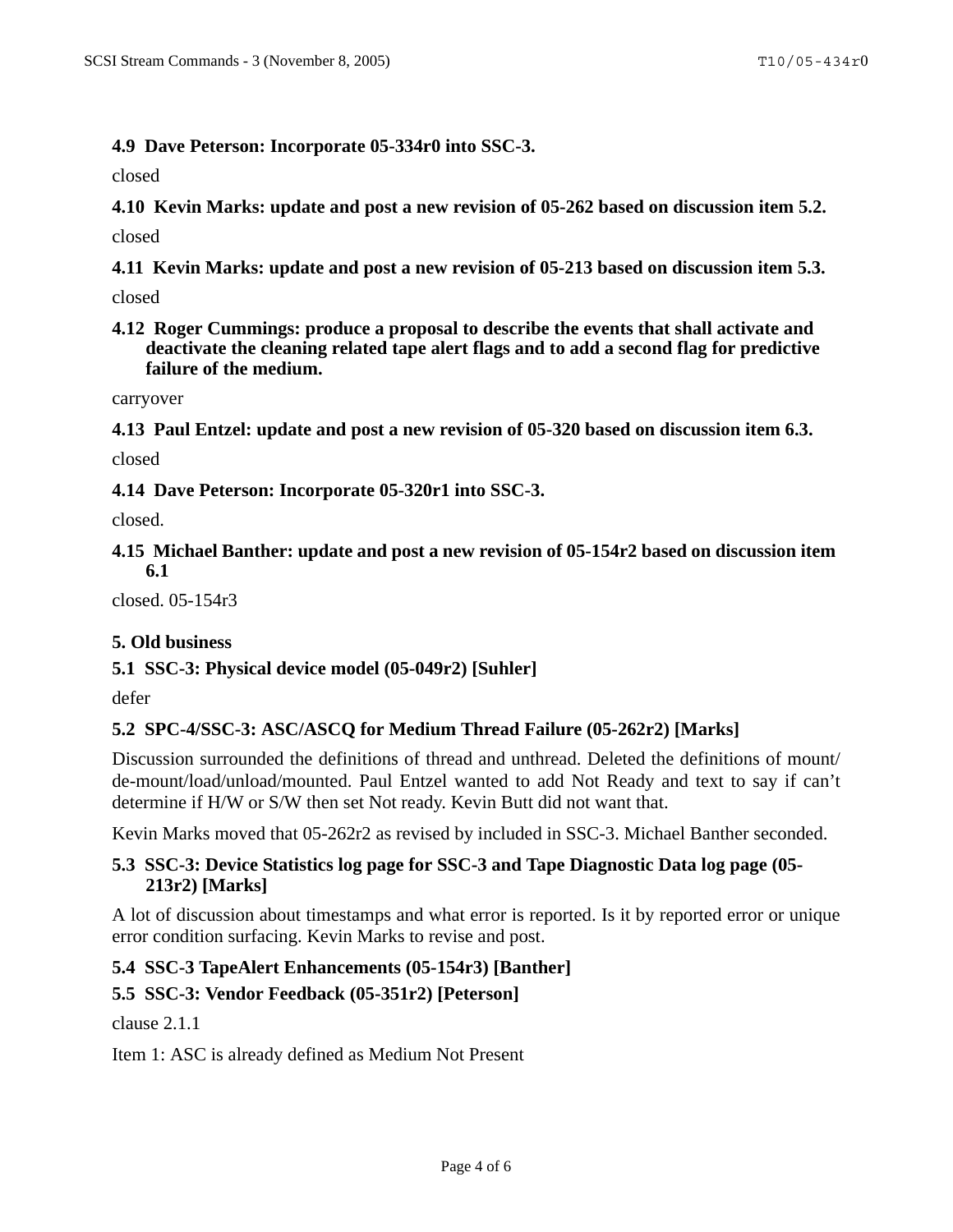Item 2: ASC Medium Not Present - Loadable appears to be appropriate. Need to provide clarifying text.

Item 3: ASC if medium is not pickable reoprt Initializing Command Required, if medium is pickable report Medium Not Present - MAM Accessible. UA for MEDIUM AUXILIARY MEMORY ACCESSIBLE.

AI Kevin Butt: Provide associated text, inside the cleaning proposal.

Discussion about Encryption. Michael wants to have John Lohmeyer approve under the T10 umbrella a T10 *Encryption Key Management* study group to address this. There are a dozen different potential implementations. Chris Williams volunteered to chair the study group and Greg Wheeless volunteered to be the secretary. The anticipated outcome is to decide on the proper WG to take in proposal or proposals to. And to generate at least one initial proposal. Dave Peterson suggested that work is closely done with T11. Dec 5 - 9 is next T11.

# **5.6 Working List for ISV feedback (SMC/SSC/ADC/SPC) (05-315r2) [Butt]**

covered in item 5.5

## **6. New Business**

# **6.1 SSC-3 Add WORM VERSION field to Sequential Access Device Capabilities VPD page (05-391r0) [Banther]**

Discussion revolved around how this is different than the Medium Configuration mode page. This could not be clarified to the satisfaction of either Paul Entzel or Kevin Butt. Discussion also surrounded whether this is really a vendor specific item. Michael discussed how this would be for different versions of WORM.

AI: Michael Banther to revise and post.

## **6.2 SMC-3, SPC-4, SBC-3, and SSC-3: Remove Attached Media Changer model (05-317r2) [Entzel]**

Discussion surrounded where to put the text about the obsoleted commands. Comments were that the location chosen is editorial. Paul Entzel made a motion that this working group recomends inclusion of 05-317r2 as modified by the SMC working group into SSC-3. Greg Wheeless seconded. Vote was [5:1:0].

# **6.3 ADI ADC-2 Target Device Serial Number (05-155r2) [Entzel]**

Modifications wer suggested. AI: Paul Entzel to provide comments to Rod Wideman.

# **6.4 SSC: Configurable EW (05-423r0) [Butt]**

Notes taken in proposal. Kevin Butt to revise and post.

## **7. Next Meeting Requirements.**

Request a minimum of 5 hours in the some time slot.